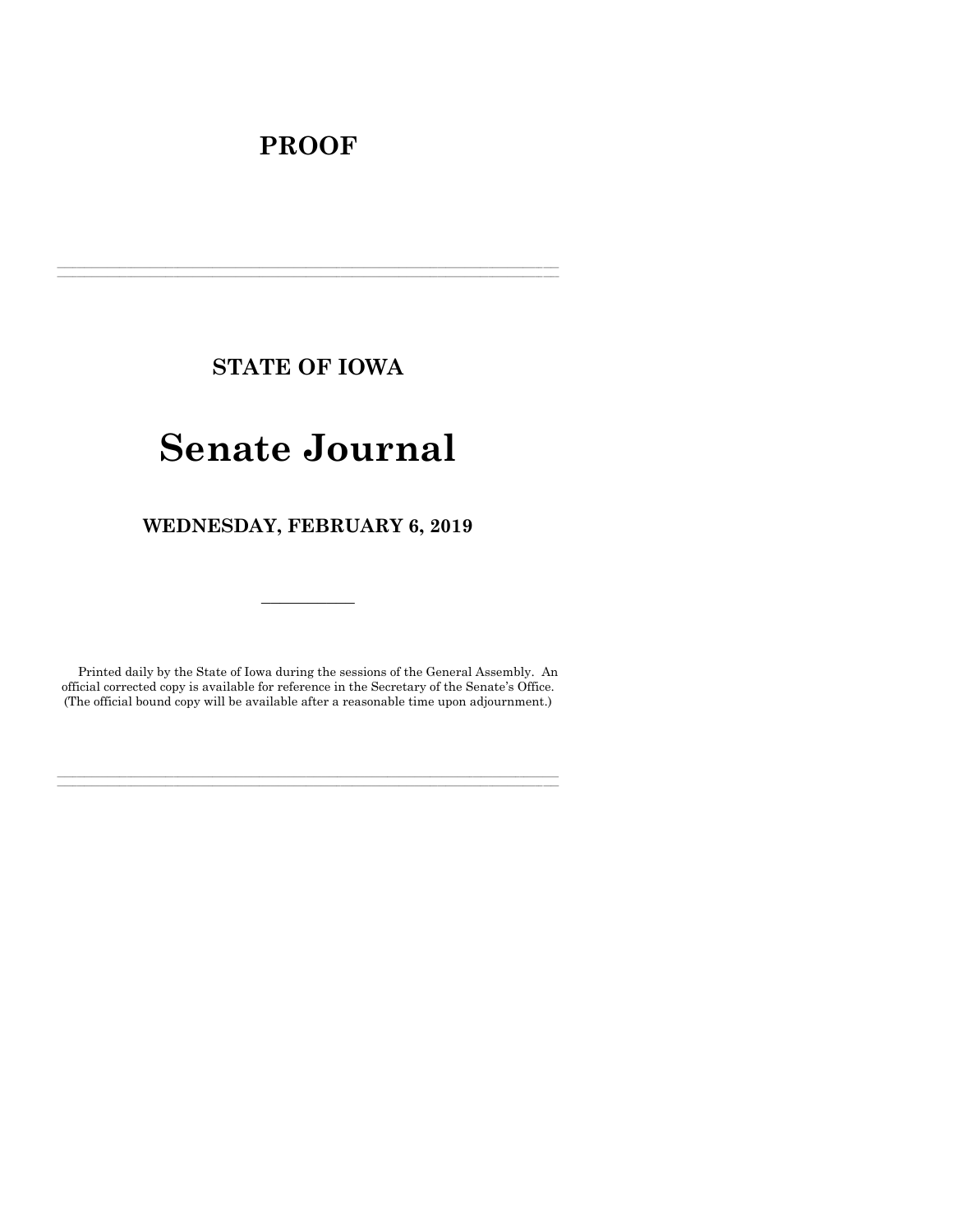# **JOURNAL OF THE SENATE**

 $\frac{1}{2}$ 

TWENTY-FOURTH CALENDAR DAY FIFTEENTH SESSION DAY

Senate Chamber Des Moines, Iowa, Wednesday, February 6, 2019

The Senate met in regular session at 9:00 a.m., President Schneider presiding.

Prayer was offered by Pastor Chuck De Voss, of the Life Point Assembly of God Church in Osceola, Iowa. He was the guest of Senator Sinclair.

# PLEDGE OF ALLEGIANCE

The Pledge of Allegiance was led by Senate Page Kate Hapgood.

The Journal of Tuesday, February 5, 2019, was approved.

# BILLS REFERRED TO COMMITTEE

President Schneider announced that the following bills were referred from the Regular Calendar to the following committees under Rule 38:

[SF 74](https://www.legis.iowa.gov/legislation/BillBook?ga=88&ba=SF74) Ways and Means [SF 184](https://www.legis.iowa.gov/legislation/BillBook?ga=88&ba=SF184) Ways and Means [SF 185](https://www.legis.iowa.gov/legislation/BillBook?ga=88&ba=SF185) Veterans Affairs [SF 187](https://www.legis.iowa.gov/legislation/BillBook?ga=88&ba=SF187) Ways and Means

# ADJOURNMENT

On motion of Senator Whitver, the Senate adjourned at 9:13 a.m. until 9:00 a.m., Thursday, February 7, 2019.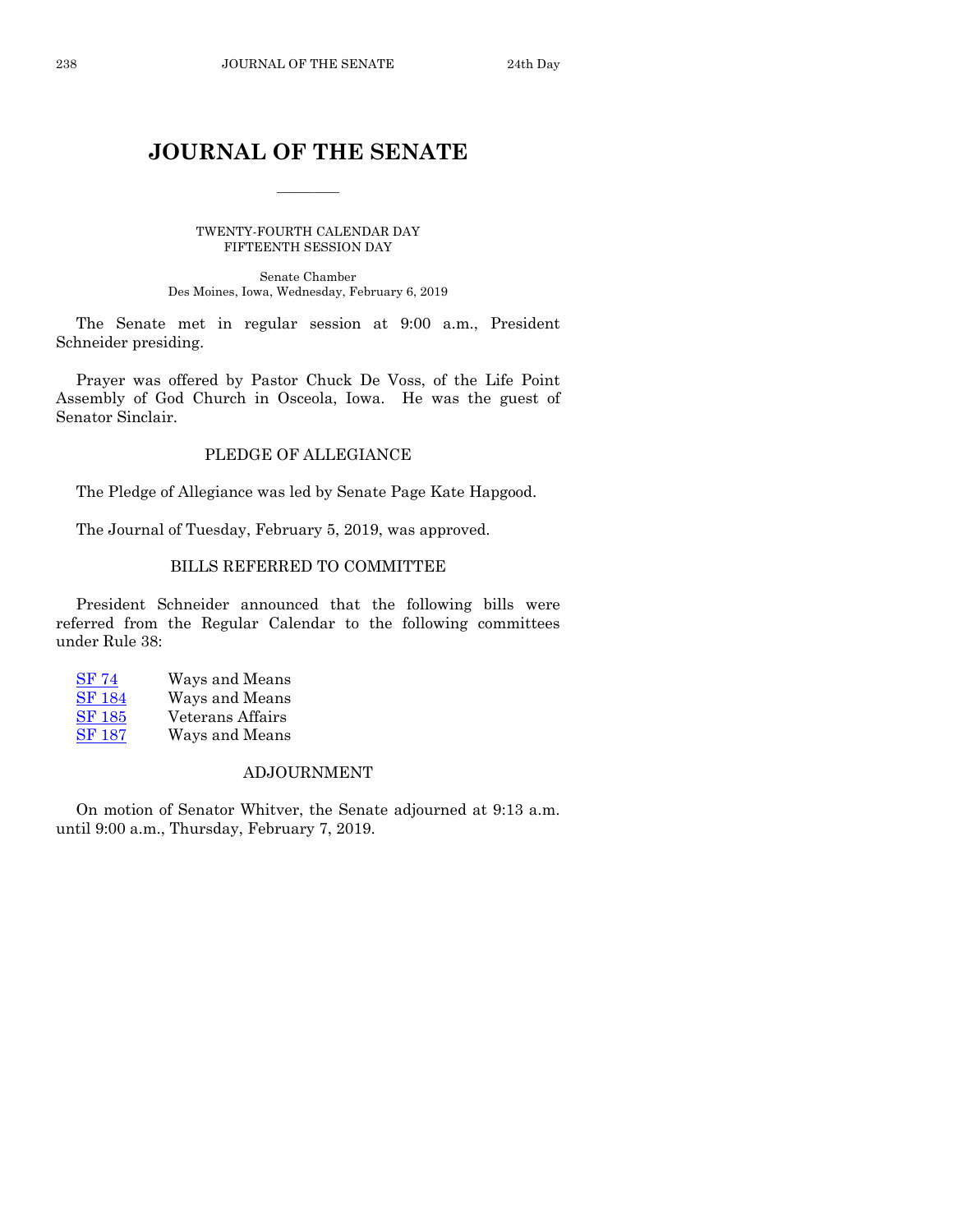# **APPENDIX**

# COMMUNICATION RECEIVED

The following communication was received in the office of the Secretary of the Senate and placed on file in the Legislative Services Agency:

#### DEPARTMENT OF HUMAN SERVICES

Medicaid Small Dollar Claims Audit Report, pursuant to 2018 Iowa Act, [SF 2418,](https://www.legis.iowa.gov/legislation/BillBook?ga=88&ba=SF2418) section 128. Report received on February 6, 2019.

## REPORTS OF COMMITTEE MEETINGS

#### **APPROPRIATIONS**

**Convened:** Wednesday, February 6, 2019, 11:30 a.m.

**Members Present:** Breitbach, Chair; Kraayenbrink, Vice Chair; Bolkcom, Ranking Member; Costello, Garrett, Greene, Guth, Lofgren, Lykam, Miller-Meeks, Ragan, Rozenboom, Schneider, Shipley, T. Taylor, and Wahls.

**Members Absent:** Celsi, Dotzler, Johnson, Koelker, and Mathis (all excused).

**Committee Business:** Distributed subcommittee assignments.

**Adjourned:** 11:35 a.m.

#### **COMMERCE**

**Convened:** Wednesday, February 6, 2019, 10:05 a.m.

**Members Present:** Chapman, Chair; Koelker, Vice Chair; Lykam, Ranking Member; Bisignano, Bolkcom, Breitbach, Brown, Johnson, Mathis, Miller-Meeks, Nunn, Petersen, Quirmbach, Sinclair, and R. Smith.

**Members Absent:** Dawson and Feenstra (both excused).

Committee Business: Distributed subcommittee assignments. **[SSB 1021](https://www.legis.iowa.gov/legislation/BillBook?ga=88&ba=SSB1021)** passed with a voice vote. [SSB 1084](https://www.legis.iowa.gov/legislation/BillBook?ga=88&ba=SSB1084) passed with a voice vote with Senator Quirmbach recorded as a Nay.  $S$ F  $25$  passed with a voice vote.

**Adjourned:** 10:45 a.m.

# **HUMAN RESOURCES**

**Convened:** Tuesday, January 15, 2019, 1:30 p.m.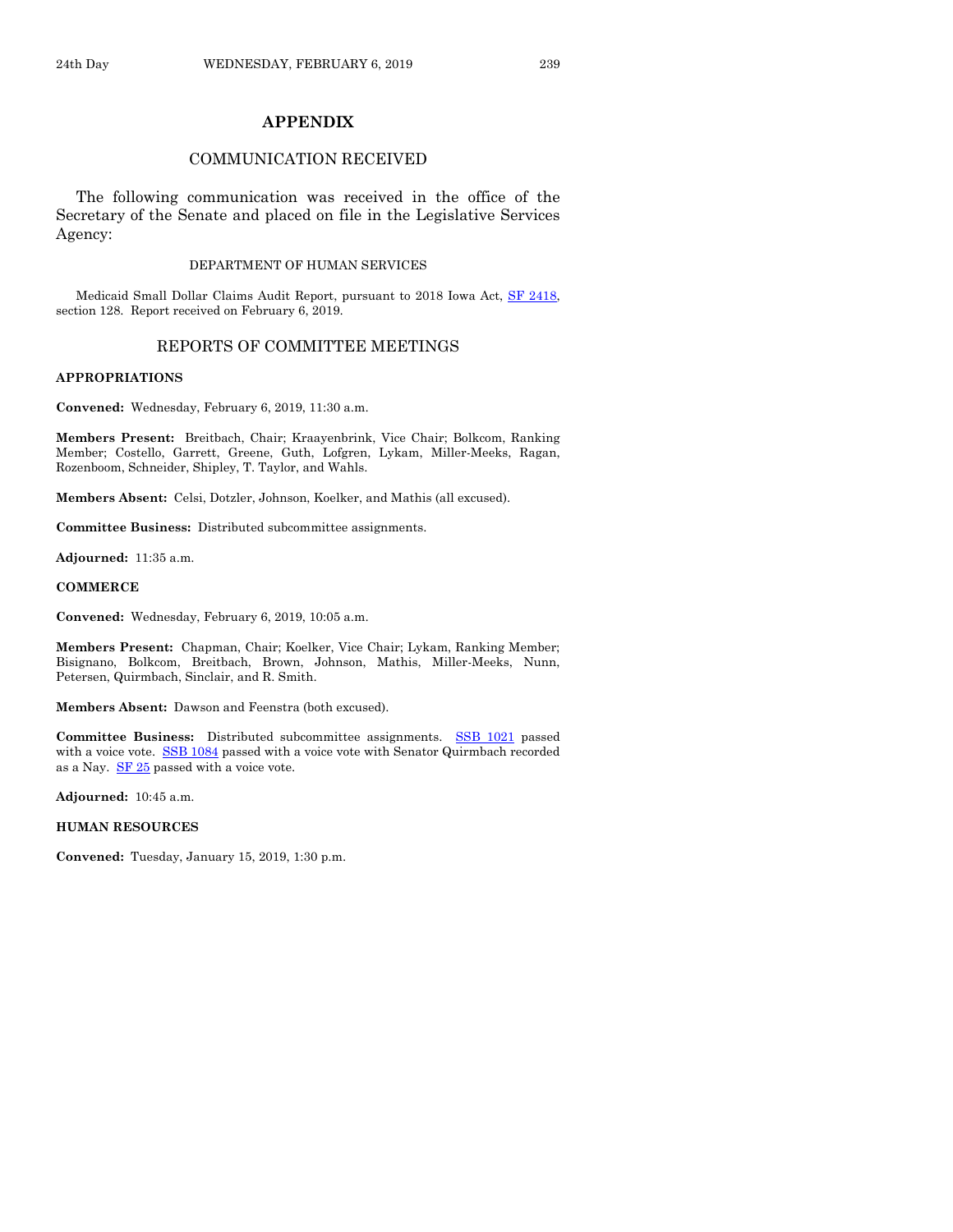**Members Present:** Miller-Meeks, Chair; Segebart, Vice Chair; Mathis, Ranking Member; Bolkcom, Carlin, Costello, Edler, Garrett, Greene, Jochum, Johnson, Quirmbach, and Ragan.

#### **Members Absent:** None.

**Committee Business:** Senator Bolkcom to present an amendment to the proposed committee rules. The amendment was stated, "The time and place of the subcommittee meetings shall be posted 24 hours in advance of the meeting. The chair may waive 24 hour posting before or after the subcommittee." Senator Miller-Meeks called for a vote on the amendment to the proposed committee rules. Senator Bolkcom requested a record roll-call vote. The secretary took roll. The amendment failed. Yeas: 5 (Mathis, Bolkcom, Jochum, Quirmbach, and Ragan); Nays: 8 (Miller-Meeks, Segebart, Carlin, Costello, Edler, Garrett, Greene, and Johnson). The chair recognized Senator Jochum to offer an amendment to the proposed committee rules. The amendment was stated, "All subcommittee meetings shall be open to the public." Senator Jochum requested a record roll-call vote. The chair called for a vote on the amendment to the proposed committee rules. The secretary took roll. The amendment failed. Yeas: 5 (Mathis, Bolkcom, Jochum, Quirmbach, and Ragan); Nays: 8 (Miller-Meeks, Segebart, Carlin, Costello, Edler, Garrett, Greene, and Johnson). The chair recognized Senator Quirmbach to offer an amendment to the proposed committee rules. The amendment was stated, "All germane amendments offered in committee shall be eligible for a vote." Senator Quirmbach requested that the wording of his amendment be recorded in the minutes. Senator Quirmbach requested a record roll-call vote. The chair called for a vote on the amendment to the proposed committee rules. The secretary took roll. The amendment failed. Yeas: 5 (Mathis, Bolkcom, Jochum, Quirmbach, and Ragan); Nays: 8 (Miller-Meeks, Segebart, Carlin, Costello, Edler, Garrett, Greene, Johnson). The chair called for a vote on the proposed committee rules. The secretary took roll. The committee rules passed the committee. Yeas: 8 (Miller-Meeks, Segebart, Carlin, Costello, Edler, Garrett, Greene, and Johnson); Nays: 5 (Mathis, Bolkcom, Jochum, Quirmbach, and Ragan).

**Adjourned:** 2:35 p.m.

**ALSO:**

**Convened:** Wednesday, January 23, 2019, 1:00 p.m.

**Members Present:** Miller-Meeks, Chair; Segebart, Vice Chair; Mathis, Ranking Member; Bolkcom, Carlin, Costello, Edler, Garrett, Greene, Jochum, Johnson, Quirmbach, and Ragan.

**Members Absent:** None.

**Committee Business:** Organizational meeting.

**Adjourned:** 1:05 p.m.

**ALSO:**

**Convened:** Monday, January 28, 2019, 3:30 p.m.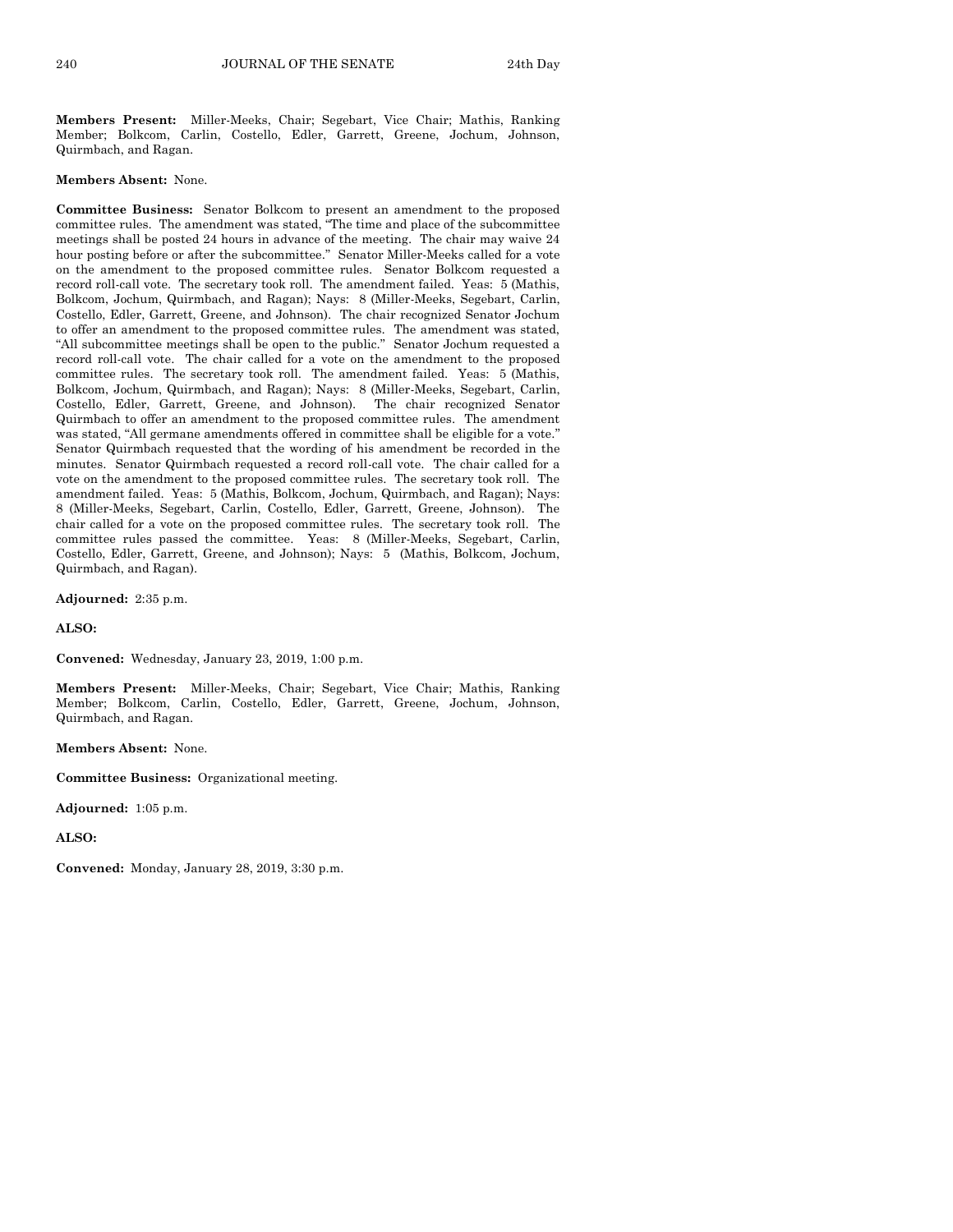**Members Present:** Miller-Meeks, Chair; Segebart, Vice Chair; Mathis, Ranking Member; Bolkcom, Carlin, Costello, Edler, Garrett, Greene, Jochum, Johnson, Quirmbach, and Ragan.

**Members Absent:** None.

**Committee Business:** Presentation from Linda Miller, Director of Iowa Department on Aging.

**Adjourned:** 4:00 p.m.

**ALSO:**

**Convened:** Wednesday, January 30, 2019, 3:00 p.m.

**Members Present:** Miller-Meeks, Chair; Segebart, Vice Chair; Mathis, Ranking Member; Bolkcom, Carlin, Costello, Edler, Greene, Johnson, and Ragan.

**Members Absent:** Garrett, Jochum, and Quirmbach (all excused).

**Committee Business:** Presentation from Marguerite Oetting, M.D., on birthing statistics regarding lawful permanent residents.

**Adjourned:** 3:15 p.m.

#### **NATURAL RESOURCES AND ENVIRONMENT**

**Convened:** Tuesday, February 5, 2019, 3:00 p.m.

**Members Present:** Rozenboom, Chair; Shipley, Vice Chair; Behn, Boulton, Celsi, Cournoyer, Kapucian, Lykam, Segebart, J. Smith, Sweeney, and Zumbach.

**Members Absent:** Hogg, Ranking Member (excused).

**Committee Business:** Passed **SF 46**, as amended; passed **SF 47**, as amended; and passe[d SF 50.](https://www.legis.iowa.gov/legislation/BillBook?ga=88&ba=SF50)

**Adjourned:** 3:50 p.m.

#### **TRANSPORTATION**

**Convened:** Wednesday, February 6, 2019, 2:00 p.m.

**Members Present:** Kapucian, Chair; Brown, Vice Chair; Breitbach, Cournoyer, Kinney, Koelker, Lykam, Shipley, J. Smith, T. Taylor, Whiting, and Zumbach.

**Members Absent:** Danielson, Ranking Member (excused).

**Committee Business:** [SF 42,](https://www.legis.iowa.gov/legislation/BillBook?ga=88&ba=SF42) [SSB 1048,](https://www.legis.iowa.gov/legislation/BillBook?ga=88&ba=SSB1048) an[d SSB 1049.](https://www.legis.iowa.gov/legislation/BillBook?ga=88&ba=SSB1049)

**Adjourned:** 3:00 p.m.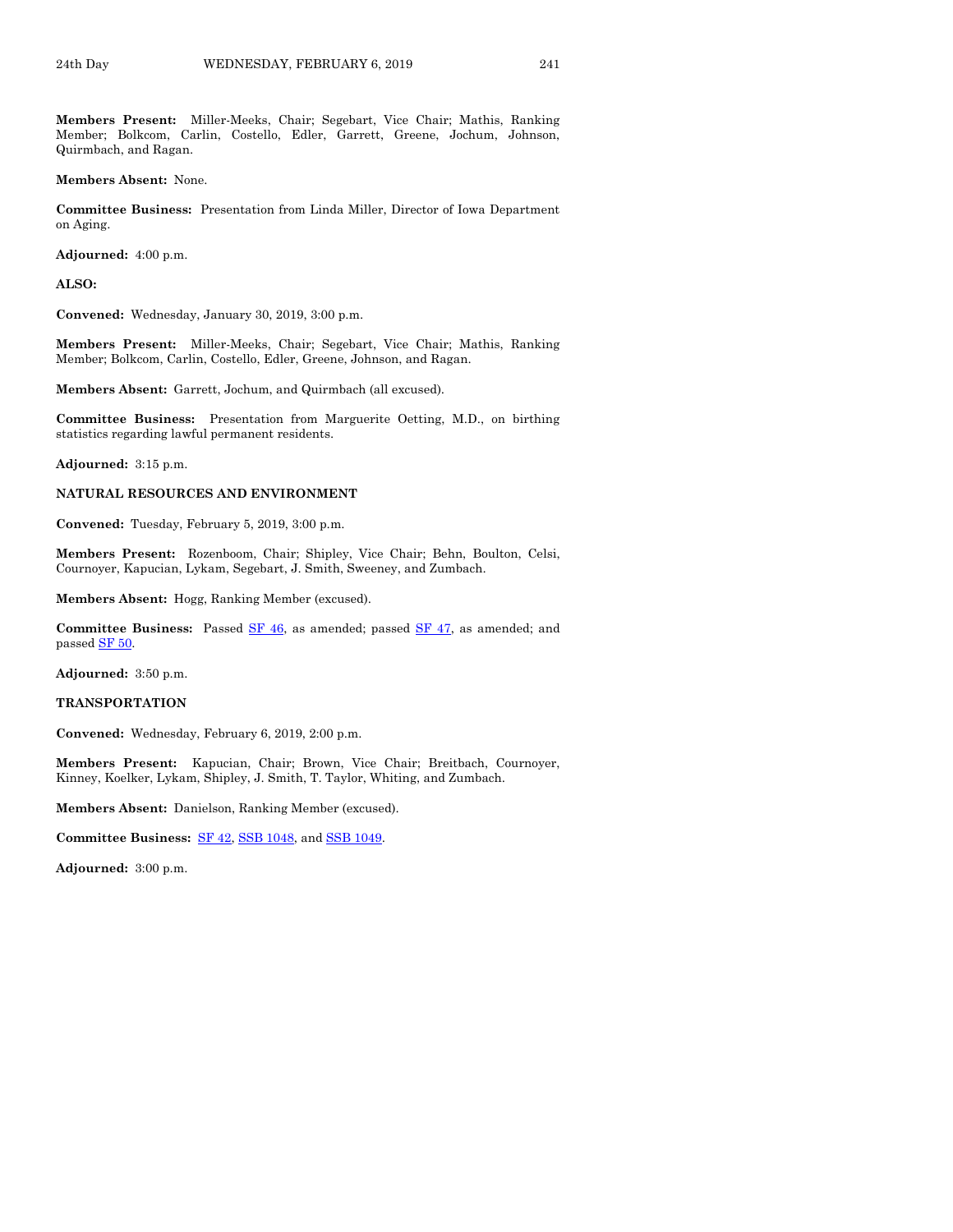#### **WAYS AND MEANS**

**Convened:** Tuesday, February 5, 2019, 4:00 p.m.

**Members Present:** Feenstra, Chair; Dawson, Vice Chair; Jochum, Ranking Member; Behn, Bolkcom, Brown, Carlin, Dotzler, Edler, Schultz, R. Smith, Sweeney, and Wahls.

**Members Absent:** Chapman, Danielson, Nunn, and Quirmbach (all excused).

**Committee Business:** Minutes unanimously approved. Subcommittee assignments reviewed.

**Adjourned:** 4:05 p.m.

# INTRODUCTION OF RESOLUTIONS

**[Senate Concurrent Resolution 5](https://www.legis.iowa.gov/legislation/BillBook?ga=88&ba=SCR5)**, by Whitver, a concurrent resolution relating to joint rules of the Senate and House of Representatives for the Eighty-eighth General Assembly.

Read first time under Rule 28 and referred to committee on **Rules and Administration**.

**[Senate Resolution 3](https://www.legis.iowa.gov/legislation/BillBook?ga=88&ba=SR3)**, by Whitver, a resolution for relating to permanent rules of the senate for the eighty-eighth general assembly.

Read first time under Rule 28 and referred to committee on **Rules and Administration**.

# INTRODUCTION OF BILLS

**[Senate File 194](https://www.legis.iowa.gov/legislation/BillBook?ga=88&ba=SF194)**, by R. Taylor, a bill for an act requiring the natural resource commission to allow catfish to be taken by hand fishing and providing penalties.

Read first time under Rule 28 and referred to committee on **Natural Resources and Environment**.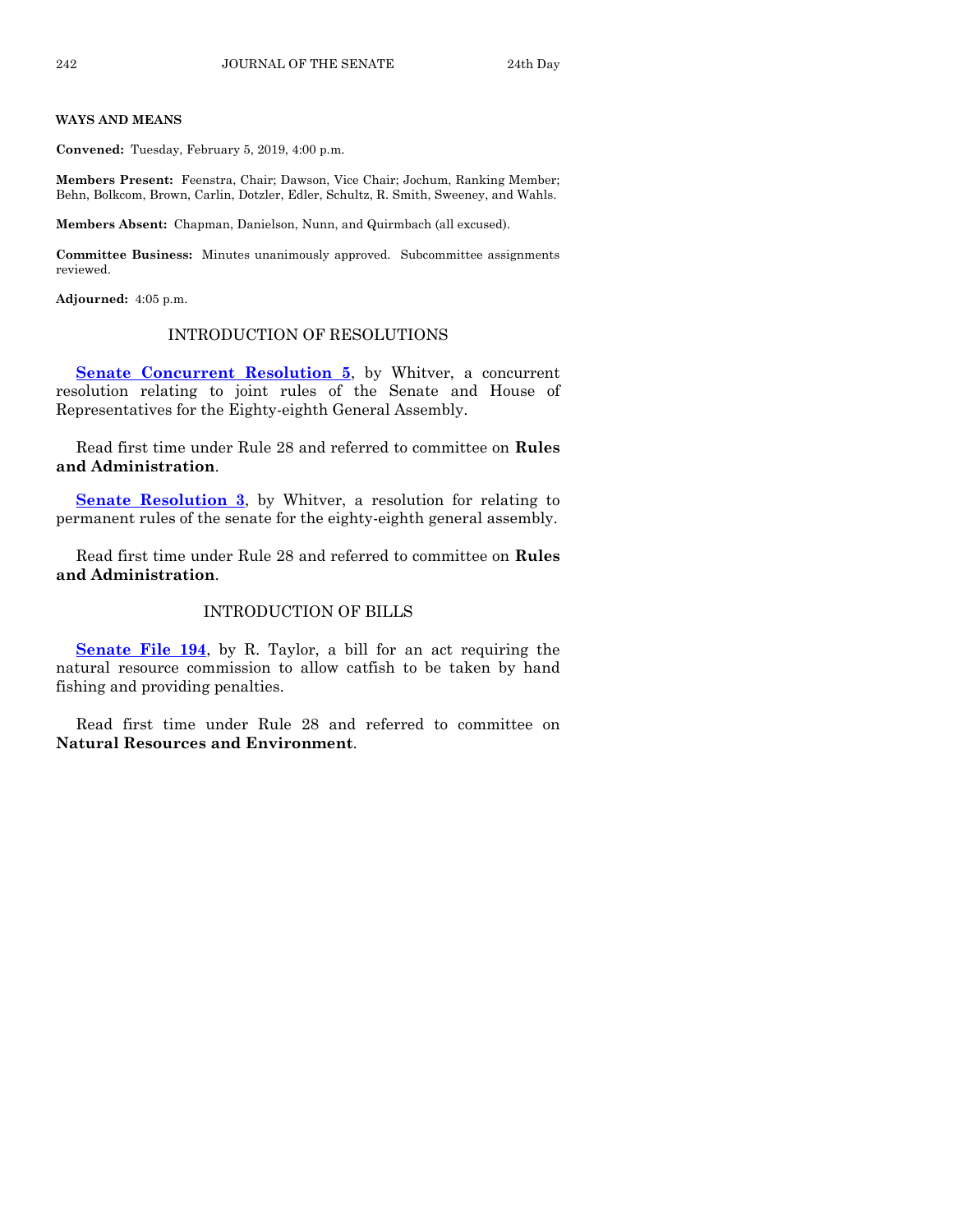**[Senate File 195](https://www.legis.iowa.gov/legislation/BillBook?ga=88&ba=SF195)**, by Boulton, R. Taylor, Quirmbach, Bolkcom, Petersen, Jochum, J. Smith, Wahls, Dotzler, and T. Taylor, a bill for an act relating to a family leave and medical leave insurance program that provides for paid, job-protected leave for certain family leave and medical leave reasons for eligible employees of specified employers.

Read first time under Rule 28 and referred to committee on **Labor and Business Relations**.

**[Senate File 196](https://www.legis.iowa.gov/legislation/BillBook?ga=88&ba=SF196)**, by R. Taylor, Bolkcom, Petersen, Ragan, Mathis, Jochum, J. Smith, Wahls, Boulton, Kinney, Bisignano, Celsi, and Dotzler, a bill for an act relating to cost-based reimbursement for critical access hospitals under the Medicaid program.

Read first time under Rule 28 and referred to committee on **Human Resources**.

**[Senate File 197](https://www.legis.iowa.gov/legislation/BillBook?ga=88&ba=SF197)**, by committee on Transportation, a bill for an act allowing certain vans and pickups to be used to transport pupils to activity events or from school to home in emergency situations.

Read first time under Rule 28 and **placed on calendar**.

**[Senate File 198](https://www.legis.iowa.gov/legislation/BillBook?ga=88&ba=SF198)**, by committee on Natural Resources and Environment, a bill for an act relating to landowner wild turkey and deer hunting tags.

Read first time under Rule 28 and **placed on calendar**.

**[Senate File 199](https://www.legis.iowa.gov/legislation/BillBook?ga=88&ba=SF199)**, by committee on Education, a bill for an act relating to voluntary diversity plans under the state's open enrollment law.

Read first time under Rule 28 and **placed on calendar**.

**[Senate File 200](https://www.legis.iowa.gov/legislation/BillBook?ga=88&ba=SF200)**, by Bisignano, a bill for an act relating to retention and recertification elections for public employee collective bargaining units conducted by the public employment relations board.

Read first time under Rule 28 and referred to committee on **Labor and Business Relations**.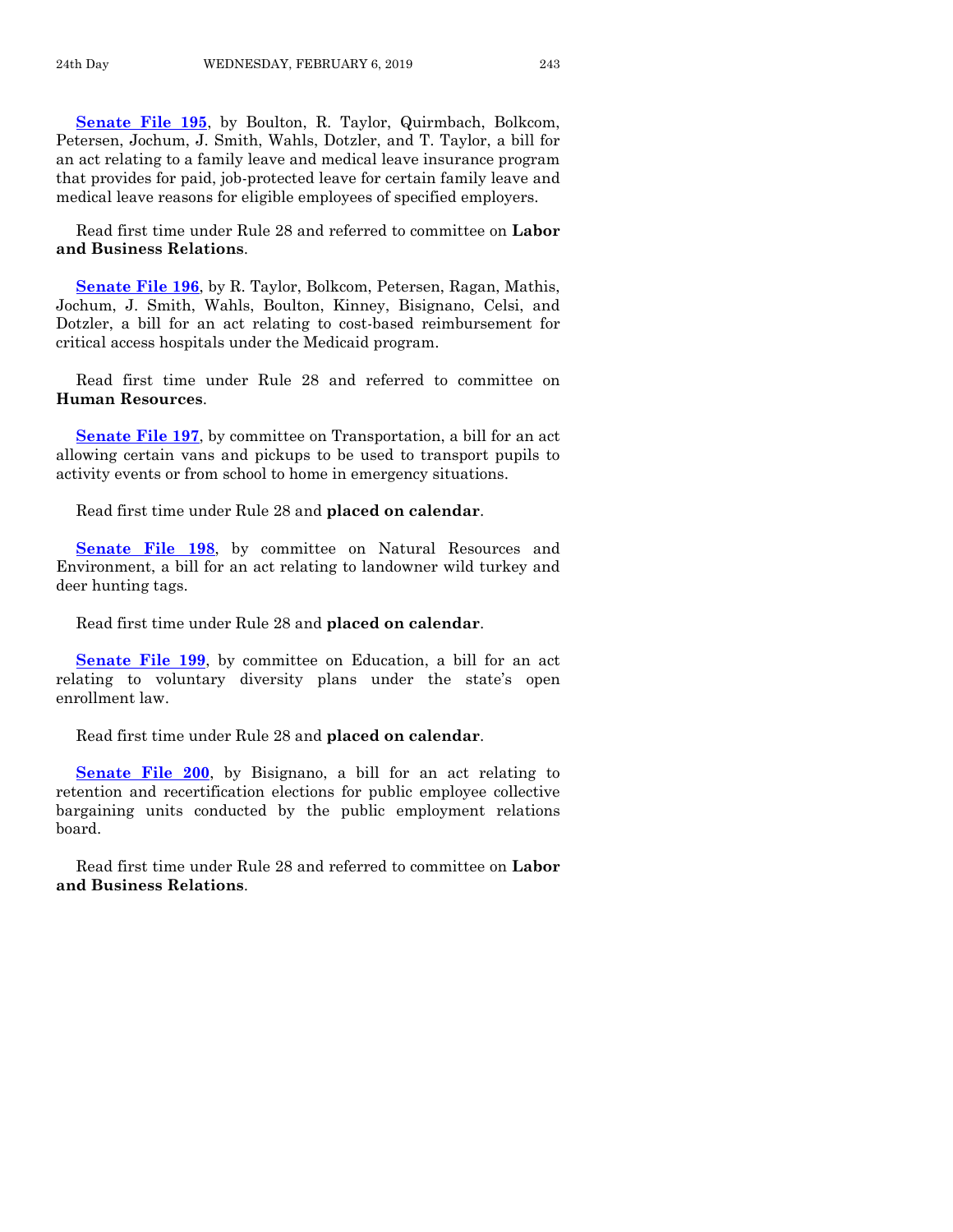**[Senate File 201](https://www.legis.iowa.gov/legislation/BillBook?ga=88&ba=SF201)**, by Brown, a bill for an act relating to boards and commissions of the state.

Read first time under Rule 28 and referred to committee on **State Government**.

**[Senate File 202](https://www.legis.iowa.gov/legislation/BillBook?ga=88&ba=SF202)**, by committee on Natural Resources and Environment, a bill for an act relating to youth deer and youth wild turkey hunting licenses, and providing effective date and applicability provisions.

Read first time under Rule 28 and **placed on calendar**.

**[Senate File 203](https://www.legis.iowa.gov/legislation/BillBook?ga=88&ba=SF203)**, by committee on Natural Resources and Environment, a bill for an act relating to stocking private waters and fishing on such waters.

Read first time under Rule 28 and **placed on calendar**.

**[Senate File 204](https://www.legis.iowa.gov/legislation/BillBook?ga=88&ba=SF204)**, by Nunn, a bill for an act providing for an affirmative defense to certain claims relating to personal information security breach protection.

Read first time under Rule 28 and referred to committee on **Judiciary**.

**[Senate File 205](https://www.legis.iowa.gov/legislation/BillBook?ga=88&ba=SF205)**, by Carlin, a bill for an act exempting from the state sales tax the purchase price of tangible personal property or specified digital products sold and services furnished to a nonprofit food bank.

Read first time under Rule 28 and referred to committee on **Ways and Means**.

**[Senate File 206](https://www.legis.iowa.gov/legislation/BillBook?ga=88&ba=SF206)**, by Carlin, a bill for an act requesting the establishment of a special education interim study committee.

Read first time under Rule 28 and referred to committee on **Education**.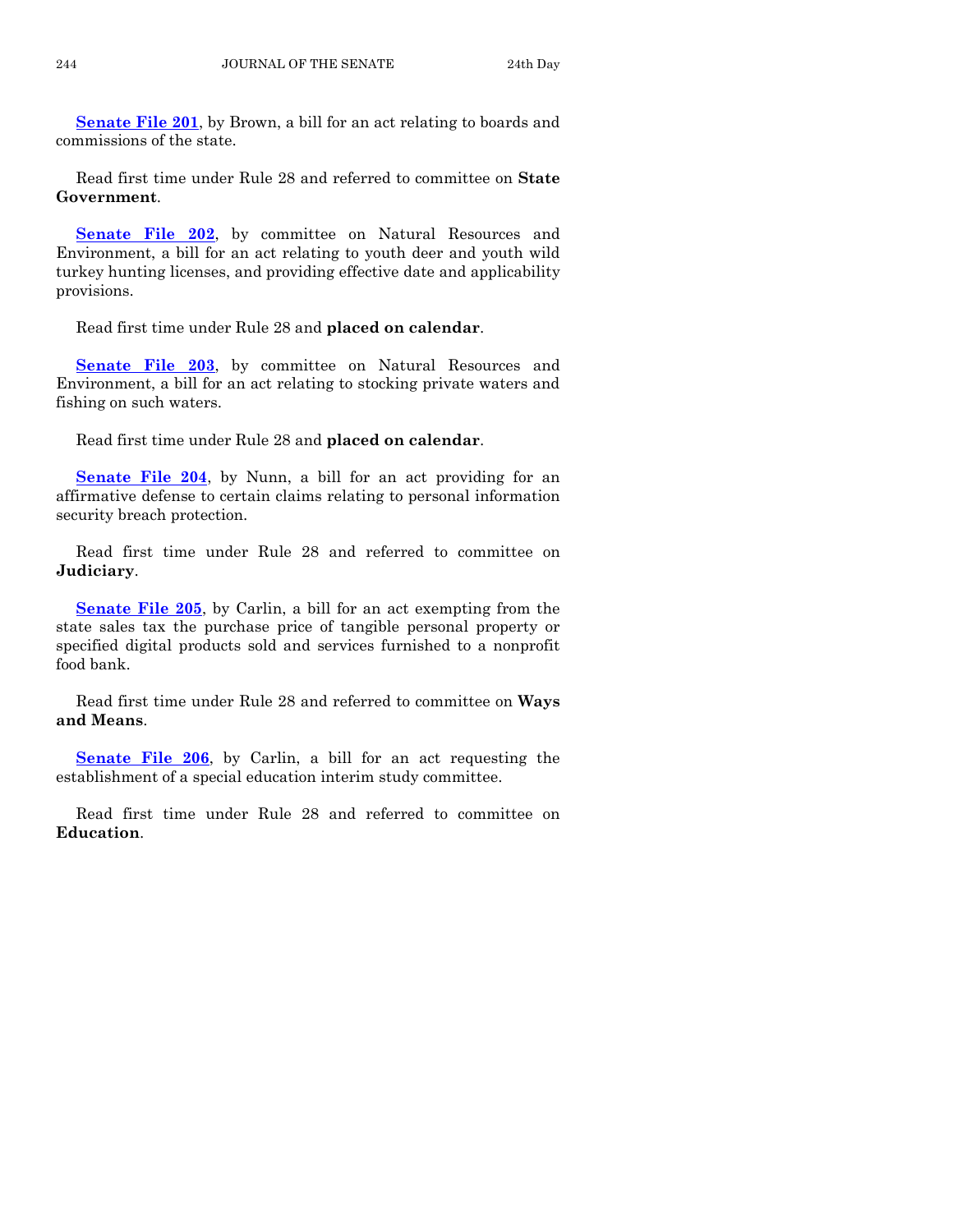**[Senate File 207](https://www.legis.iowa.gov/legislation/BillBook?ga=88&ba=SF207)**, by Schneider, a bill for an act relating to peace officers and retired peace officers who provide street or highway driving instruction.

Read first time under Rule 28 and referred to committee on **Education**.

# STUDY BILLS RECEIVED

# **[SSB 1119](https://www.legis.iowa.gov/legislation/BillBook?ga=88&ba=SSB1119) Natural Resources and Environment**

Relating to administrative procedures within the department of natural resources.

# **[SSB 1120](https://www.legis.iowa.gov/legislation/BillBook?ga=88&ba=SSB1120) Natural Resources and Environment**

Relating to fee programs for permittee participation in lieu of required compensatory mitigation of stream and wetland impacts and making appropriations.

# **[SSB 1121](https://www.legis.iowa.gov/legislation/BillBook?ga=88&ba=SSB1121) Natural Resources and Environment**

Providing for the repeal of the honey creek premier destination park bond program.

# **[SSB 1122](https://www.legis.iowa.gov/legislation/BillBook?ga=88&ba=SSB1122) Natural Resources and Environment**

Relating to the process and fees associated with the registration and title of vessels, snowmobiles, and all-terrain vehicles.

# **[SSB 1123](https://www.legis.iowa.gov/legislation/BillBook?ga=88&ba=SSB1123) Agriculture**

Establishing a partial property tax exemption for certain agricultural land planted with cover crops, providing penalties, and including applicability provisions.

# **[SSB 1124](https://www.legis.iowa.gov/legislation/BillBook?ga=88&ba=SSB1124) Local Government**

Concerning county supervisor representation plans.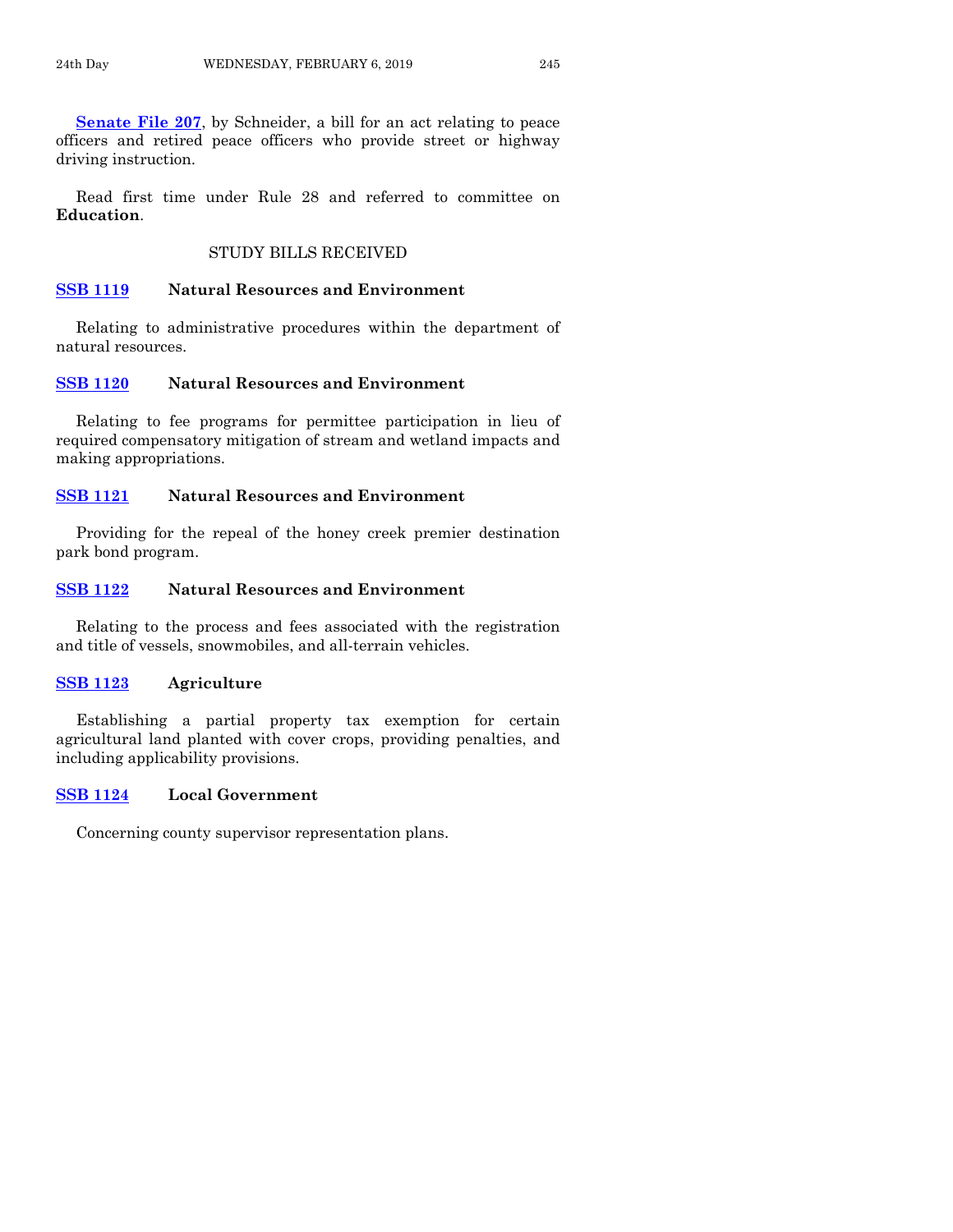# **[SSB 1125](https://www.legis.iowa.gov/legislation/BillBook?ga=88&ba=SSB1125) State Government**

Repealing the requirement that a groundwater hazard statement be submitted with each declaration of value that is submitted to a county recorder in order to grant, assign, transfer, or convey real property.

# **[SSB 1126](https://www.legis.iowa.gov/legislation/BillBook?ga=88&ba=SSB1126) Labor and Business Relations**

Relating to professional licensing by limiting the authority of cities and counties to enact or enforce certain professional or occupational licensing laws and relating to qualifications for holding professional licenses.

# SUBCOMMITTEE ASSIGNMENTS

# **[Senate Concurrent Resolution 2](https://www.legis.iowa.gov/legislation/BillBook?ga=88&ba=SCR2)**

HUMAN RESOURCES: Greene, Chair; Miller-Meeks and Quirmbach

## **[Senate Concurrent Resolution 4](https://www.legis.iowa.gov/legislation/BillBook?ga=88&ba=SCR4)**

NATURAL RESOURCES AND ENVIRONMENT: Behn, Chair; Celsi and Kapucian

# **[Senate Joint Resolution 12](https://www.legis.iowa.gov/legislation/BillBook?ga=88&ba=SJR12)**

STATE GOVERNMENT: Chapman, Chair; Feenstra and T. Taylor

## **[Senate File 74](https://www.legis.iowa.gov/legislation/BillBook?ga=88&ba=SF74)**

WAYS AND MEANS: Feenstra, Chair; Dawson and Jochum

#### **[Senate File 147](https://www.legis.iowa.gov/legislation/BillBook?ga=88&ba=SF147)**

HUMAN RESOURCES: Costello, Chair; Greene and Jochum

# **[Senate File 148](https://www.legis.iowa.gov/legislation/BillBook?ga=88&ba=SF148)**

HUMAN RESOURCES: Garrett, Chair; Mathis and Segebart

# **[Senate File 156](https://www.legis.iowa.gov/legislation/BillBook?ga=88&ba=SF156)**

HUMAN RESOURCES: Edler, Chair; Costello and Mathis

# **[Senate File 162](https://www.legis.iowa.gov/legislation/BillBook?ga=88&ba=SF162)**

STATE GOVERNMENT: Danielson, Chair; Chapman and R. Smith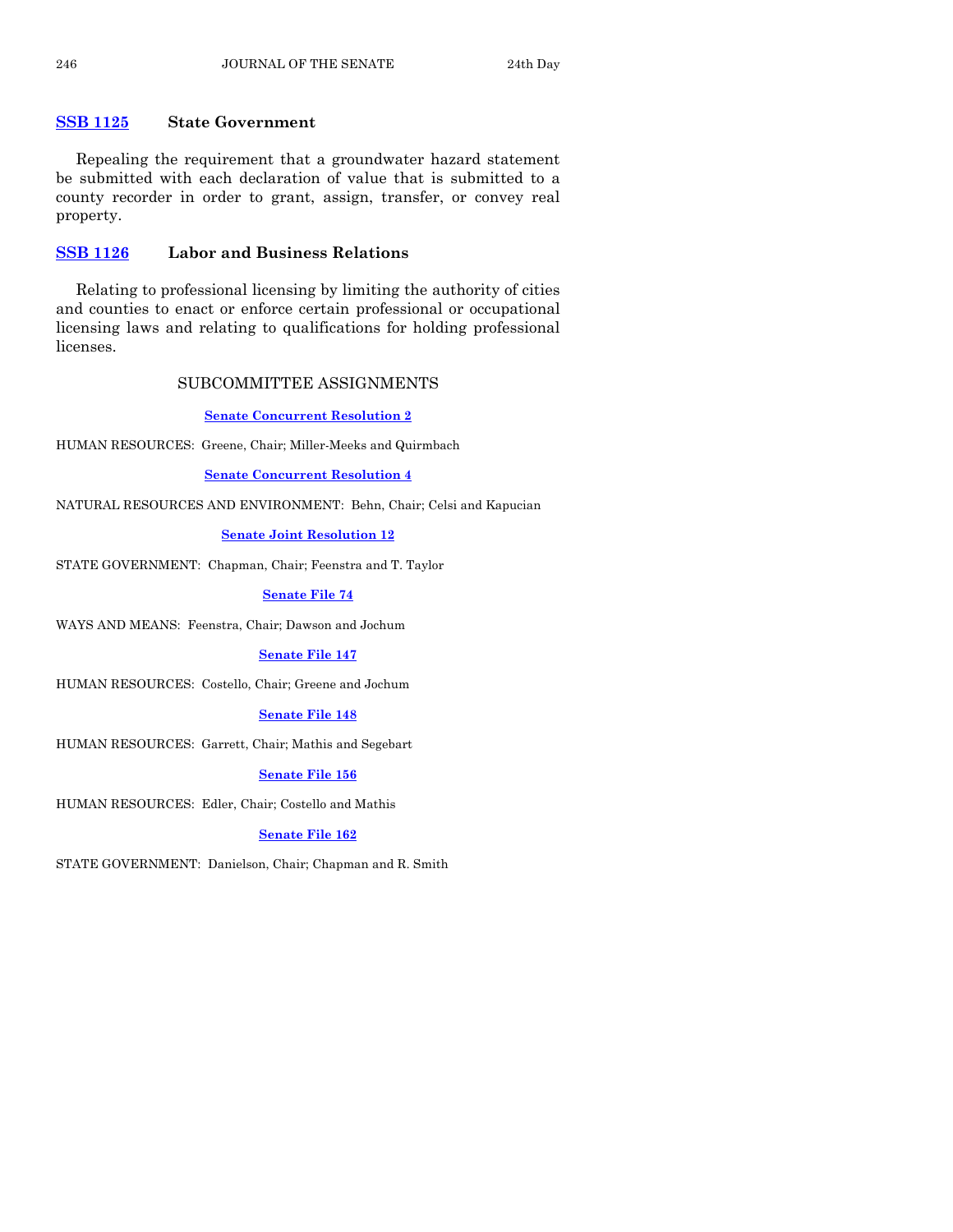#### **[Senate File 163](https://www.legis.iowa.gov/legislation/BillBook?ga=88&ba=SF163)**

HUMAN RESOURCES: Edler, Chair; Jochum and Johnson

#### **[Senate File 168](https://www.legis.iowa.gov/legislation/BillBook?ga=88&ba=SF168)**

HUMAN RESOURCES: Johnson, Chair; Costello and Ragan

#### **[Senate File 169](https://www.legis.iowa.gov/legislation/BillBook?ga=88&ba=SF169)**

HUMAN RESOURCES: Segebart, Chair; Carlin and Quirmbach

# **[Senate File 181](https://www.legis.iowa.gov/legislation/BillBook?ga=88&ba=SF181)**

NATURAL RESOURCES AND ENVIRONMENT: Behn, Chair; Hogg and Kapucian

#### **[Senate File 182](https://www.legis.iowa.gov/legislation/BillBook?ga=88&ba=SF182)**

WAYS AND MEANS: Feenstra, Chair; Dawson and Jochum

### **[Senate File 183](https://www.legis.iowa.gov/legislation/BillBook?ga=88&ba=SF183)**

LOCAL GOVERNMENT: Edler, Chair; Greene and J. Smith

#### **[Senate File 184](https://www.legis.iowa.gov/legislation/BillBook?ga=88&ba=SF184)**

WAYS AND MEANS: Behn, Chair; Danielson and Schultz

# **[Senate File 187](https://www.legis.iowa.gov/legislation/BillBook?ga=88&ba=SF187)**

WAYS AND MEANS: Behn, Chair; Danielson and Schultz

#### **[Senate File 190](https://www.legis.iowa.gov/legislation/BillBook?ga=88&ba=SF190)**

HUMAN RESOURCES: Costello, Chair; Carlin and Jochum

#### **[Senate File 192](https://www.legis.iowa.gov/legislation/BillBook?ga=88&ba=SF192)**

WAYS AND MEANS: Feenstra, Chair; Bolkcom and Brown

## **[SSB 1119](https://www.legis.iowa.gov/legislation/BillBook?ga=88&ba=SSB1119)**

NATURAL RESOURCES AND ENVIRONMENT: Kapucian, Chair; Celsi and Zumbach

# **[SSB 1120](https://www.legis.iowa.gov/legislation/BillBook?ga=88&ba=SSB1120)**

NATURAL RESOURCES AND ENVIRONMENT: Kapucian, Chair; Boulton and Zumbach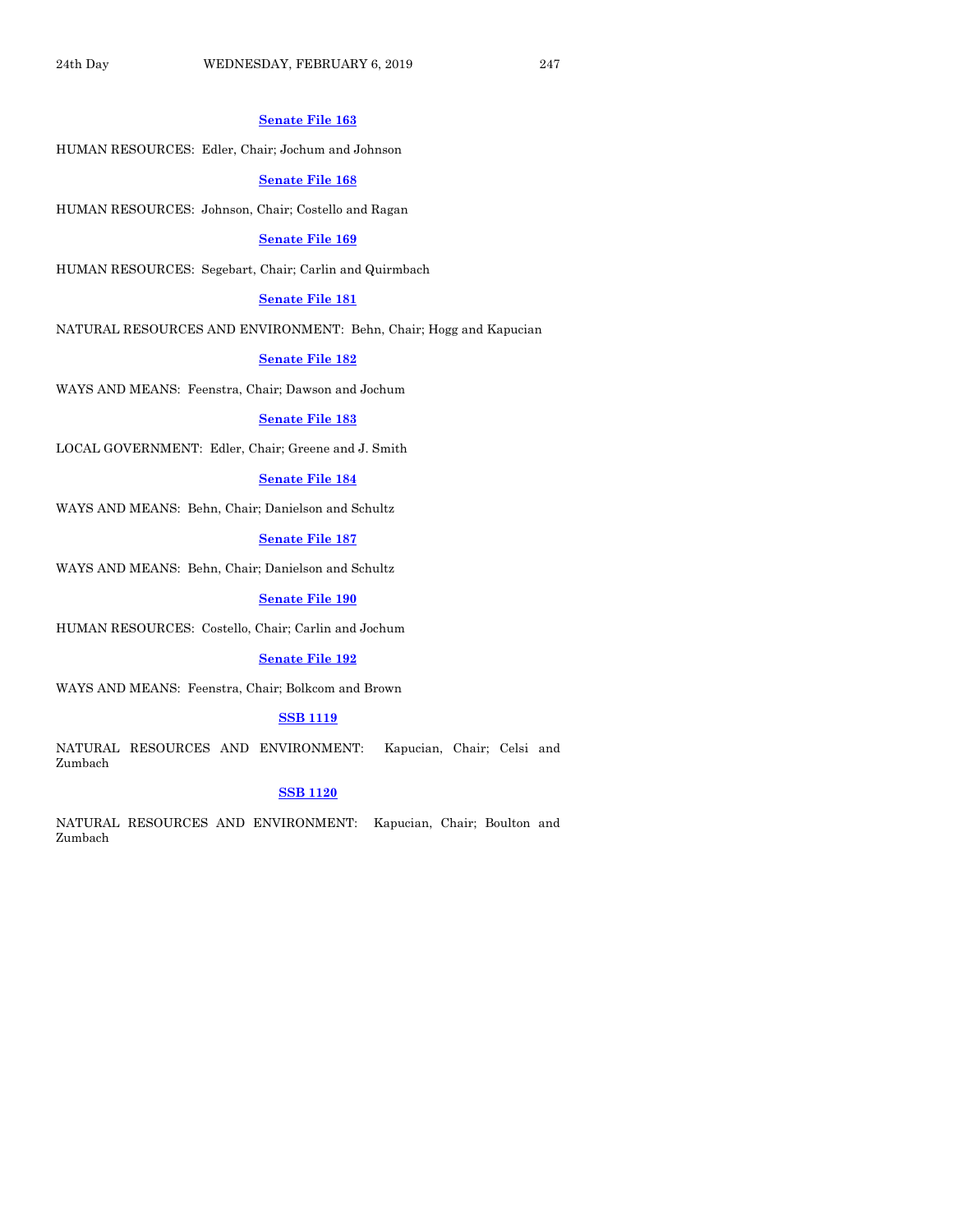# **[SSB 1121](https://www.legis.iowa.gov/legislation/BillBook?ga=88&ba=SSB1121)**

NATURAL RESOURCES AND ENVIRONMENT: Rozenboom, Chair; Boulton and Segebart

# **[SSB 1122](https://www.legis.iowa.gov/legislation/BillBook?ga=88&ba=SSB1122)**

NATURAL RESOURCES AND ENVIRONMENT: Rozenboom, Chair; Boulton and Cournoyer

#### **[SSB 1123](https://www.legis.iowa.gov/legislation/BillBook?ga=88&ba=SSB1123)**

AGRICULTURE: Kapucian, Chair; Ragan and Sweeney

# **[SSB 1124](https://www.legis.iowa.gov/legislation/BillBook?ga=88&ba=SSB1124)**

LOCAL GOVERNMENT: Garrett, Chair; Lofgren and Quirmbach

#### **[SSB 1125](https://www.legis.iowa.gov/legislation/BillBook?ga=88&ba=SSB1125)**

STATE GOVERNMENT: Feenstra, Chair; Bisignano and Chapman

#### **[SSB 1126](https://www.legis.iowa.gov/legislation/BillBook?ga=88&ba=SSB1126)**

LABOR AND BUSINESS RELATIONS: Guth, Chair; T. Taylor and Whiting

# FINAL COMMITTEE REPORTS OF BILL ACTION

#### **EDUCATION**

Bill Title: **[SENATE FILE 199](https://www.legis.iowa.gov/legislation/BillBook?ga=88&ba=SF199) [\(SSB 1034\)](https://www.legis.iowa.gov/legislation/BillBook?ga=88&ba=SSB1034)**, a bill for an act relating to voluntary diversity plans under the state's open enrollment law.

**Recommendation:** APPROVED COMMITTEE BILL.

**Final Vote:** Yeas, 9: Sinclair, Cournoyer, Behn, Edler, Johnson, Kraayenbrink, Rozenboom, Sweeney, and Zaun. Nays, 6: Quirmbach, Celsi, Danielson, Lofgren, J. Smith, and Wahls. Absent, none.

**Fiscal Note:** NOT REQUIRED UNDER JOINT RULE 17.

#### **NATURAL RESOURCES AND ENVIRONMENT**

**Bill Title:** [SENATE FILE 198](https://www.legis.iowa.gov/legislation/BillBook?ga=88&ba=SF198) (formerly [SF 50\)](https://www.legis.iowa.gov/legislation/BillBook?ga=88&ba=SF50), a bill for an act relating to landowner wild turkey and deer hunting tags.

**Recommendation:** APPROVED COMMITTEE BILL.

**Final Vote:** Yeas, 12: Rozenboom, Shipley, Behn, Boulton, Celsi, Cournoyer, Kapucian, Lykam, Segebart, J. Smith, Sweeney, and Zumbach. Nays, none. Absent, 1: Hogg.

**Fiscal Note:** NOT REQUIRED UNDER JOINT RULE 17.